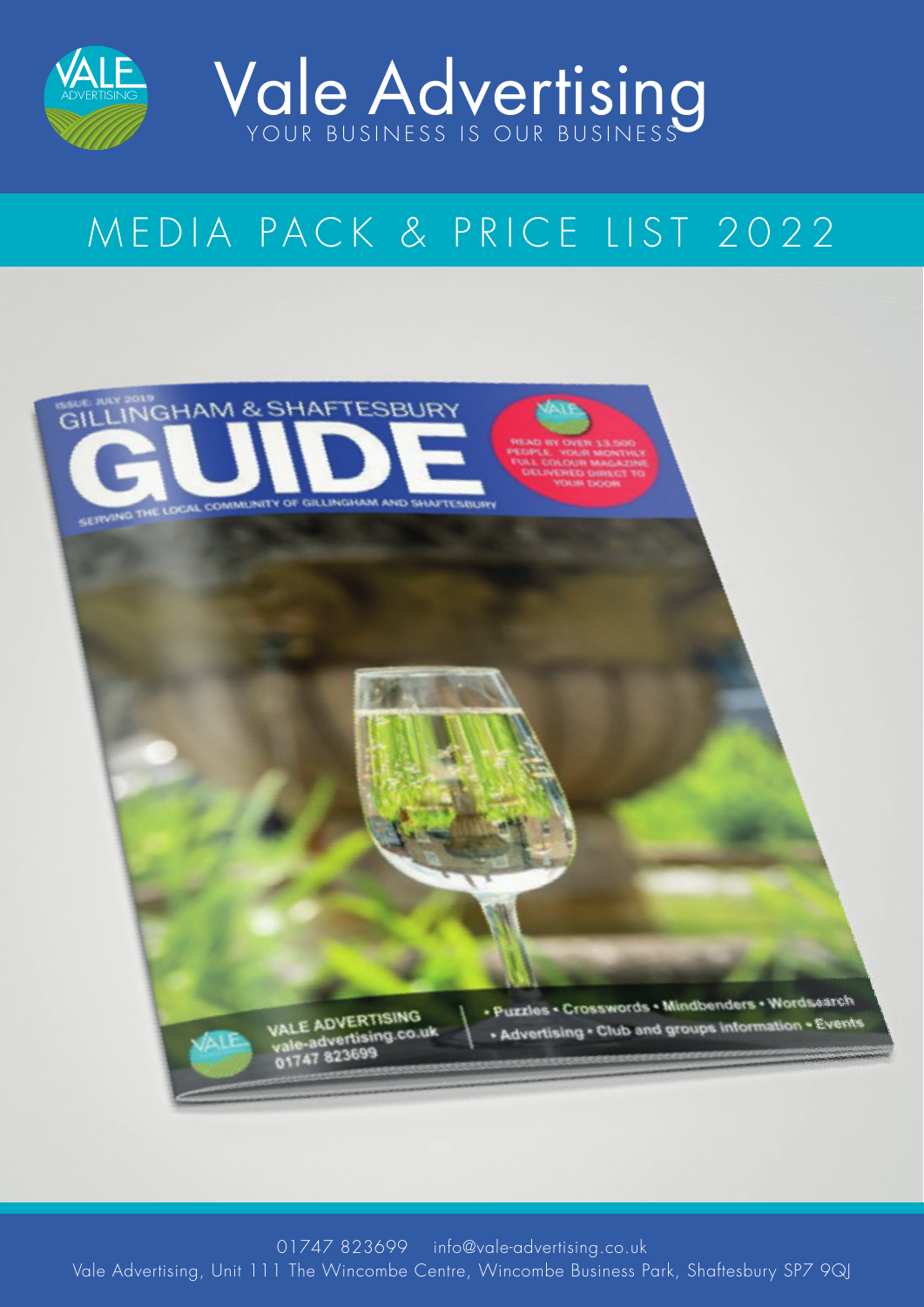

Would you like to reach over 14,000 readers with fantastic value, high quality advertising?

### Where do 90% of your customers live?

The answer is: **LOCALLY** 

### When you advertise with Vale Advertising:

We hand deliver to over 6,800 local households and businesses in and around Gillingham, Shaftesbury and Motcombe every month. That is over 14,000 readers seeing your advert.

With superb quality, low-cost advertising we offer the perfect opportunity for businesses to get in front of potential new customers.

**Local** Support **Local Business** 

If you own or work in a business for which Gillingham, Shaftesbury or the surrounding villages are part of your target market, then you should be advertising with us!

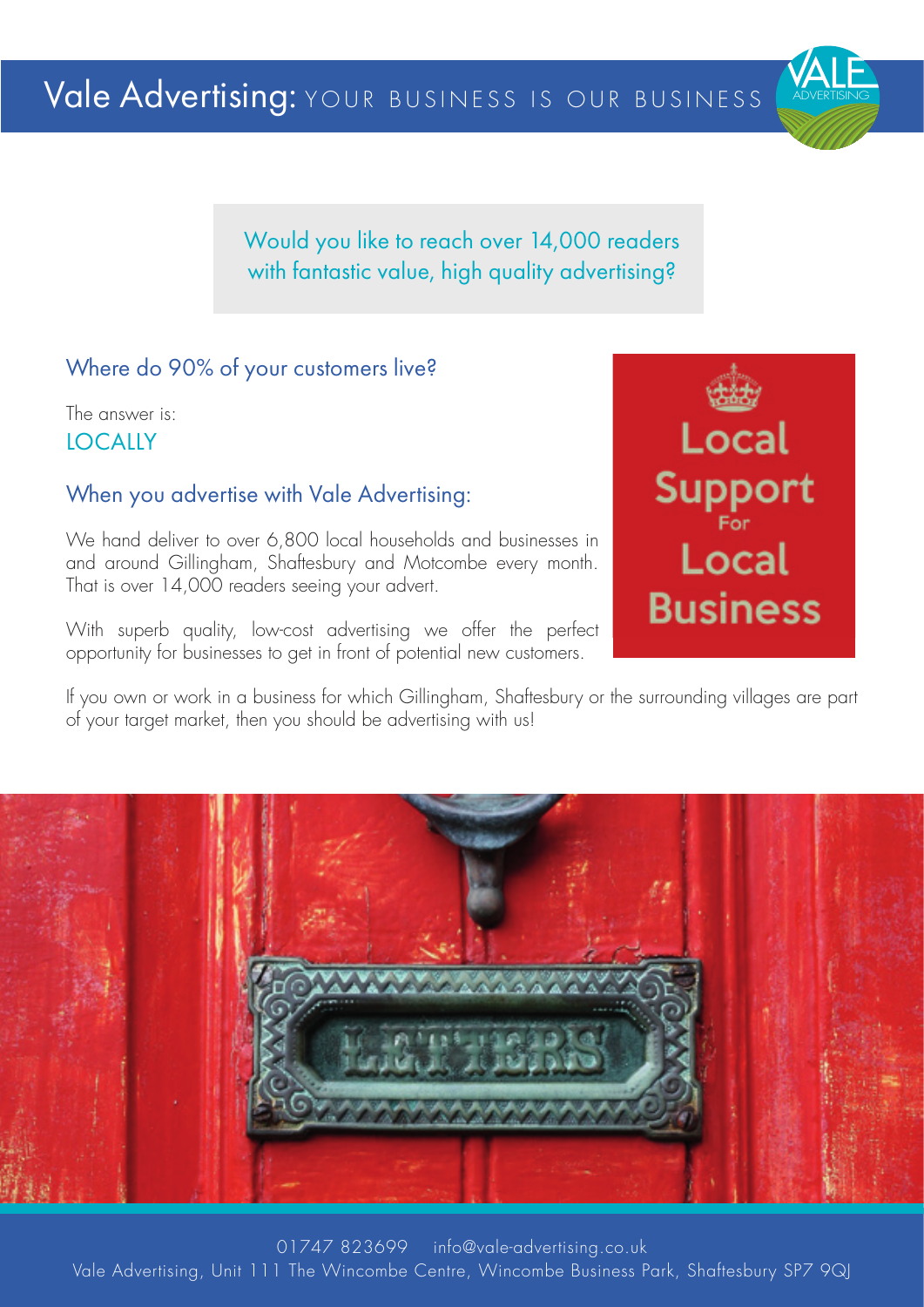

### Benefits to Advertisers:

### **M** IT IS TRULY LOCAL

Gillingham & Shaftesbury Guide is produced locally and all advertisers operate in or close to the towns. There is compelling evidence that local services are preferred by the majority of the UK population.

### $\nabla$  PRICE

Gillingham & Shaftesbury Guide represents incredible value when your target market includes the residents of Gillingham and Shaftesbury.

### $\nabla$  NO VAT

The price you see is the price you pay. This is because we are a small independently family run business.

### **V** LONGEVITY

Our magazines won't be thrown away each week like a newspaper. People keep it as a reference for the whole month. The A5 format means it can be kept on hand near the phone.

### **N** QUALITY

Our magazines have a very high standard of print and production in full colour on 115 gsm gloss art paper.

| 8 |   |                | 4 |   | 6 |   |   |   |
|---|---|----------------|---|---|---|---|---|---|
|   |   |                |   |   |   | 4 |   |   |
|   |   |                |   |   |   | 6 | 5 |   |
| 5 |   | 9              |   | 3 |   |   | 8 |   |
|   |   |                |   | 7 |   |   |   |   |
|   | 4 | 8              |   | 2 |   |   |   | 3 |
|   | 5 | $\overline{2}$ |   |   |   |   | 9 |   |
|   |   | 1              |   |   |   |   |   |   |
| 3 |   |                | 9 |   | 2 |   |   | 5 |

### **WEDITORIAL OPPORTUNITIES**

Each month advertisers can be featured in their own editorial spread. This gives them a depth of coverage that is normally only available at huge expense in other publications.

### **WEXTRA CONTENT**

In addition to your adverts, there is editorial on local community events and activities, together with quizzes and competitions. Readers will find the magazine interesting and stimulating and be able to retain and refer to it throughout the month.

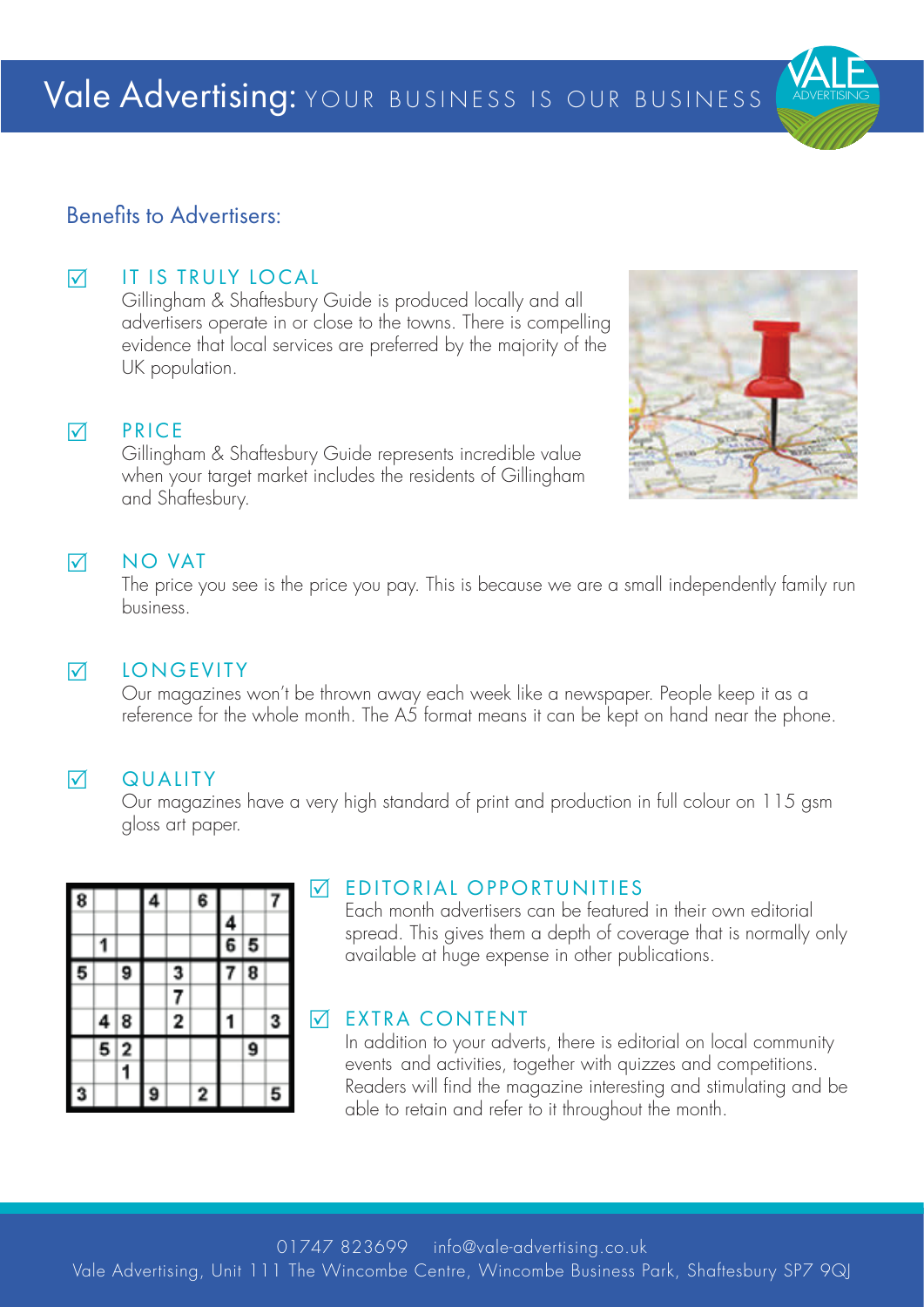### Distribution:

- $\nabla$  Gillingham & Shaftesbury Guide is published and distributed monthly.
- $\nabla$  Gillingham & Shaftesbury Guide is currently hand delivered to over 6,800 homes and businesses in Gillingham, Shaftesbury, and Motcombe.
- $\nabla$  That gives us over 14,000 readers every month
- $\nabla$  Copies are also available in local cafes, health centres, leisure centres, shops etc.
- $\nabla$  Gilllingham & Shaftesbury Guide is based on a successful formula "Felpham in Focus" "Villages in Focus".

### Format and Design:

- $\nabla$  It is an A5 sized booklet, stapled, printed in 4-colour process throughout.
- $\nabla$  Gillingham & Shaftesbury Guide is printed on 115gsm gloss art paper giving it a very high quality feel.
- $\nabla$  It has longevity and because of its size, content, look and feel it will be kept by the majority of households as an invaluable reference point and local handbook. As a residents' handbook it gives advertisers 'immediacy of access' when their services are required.



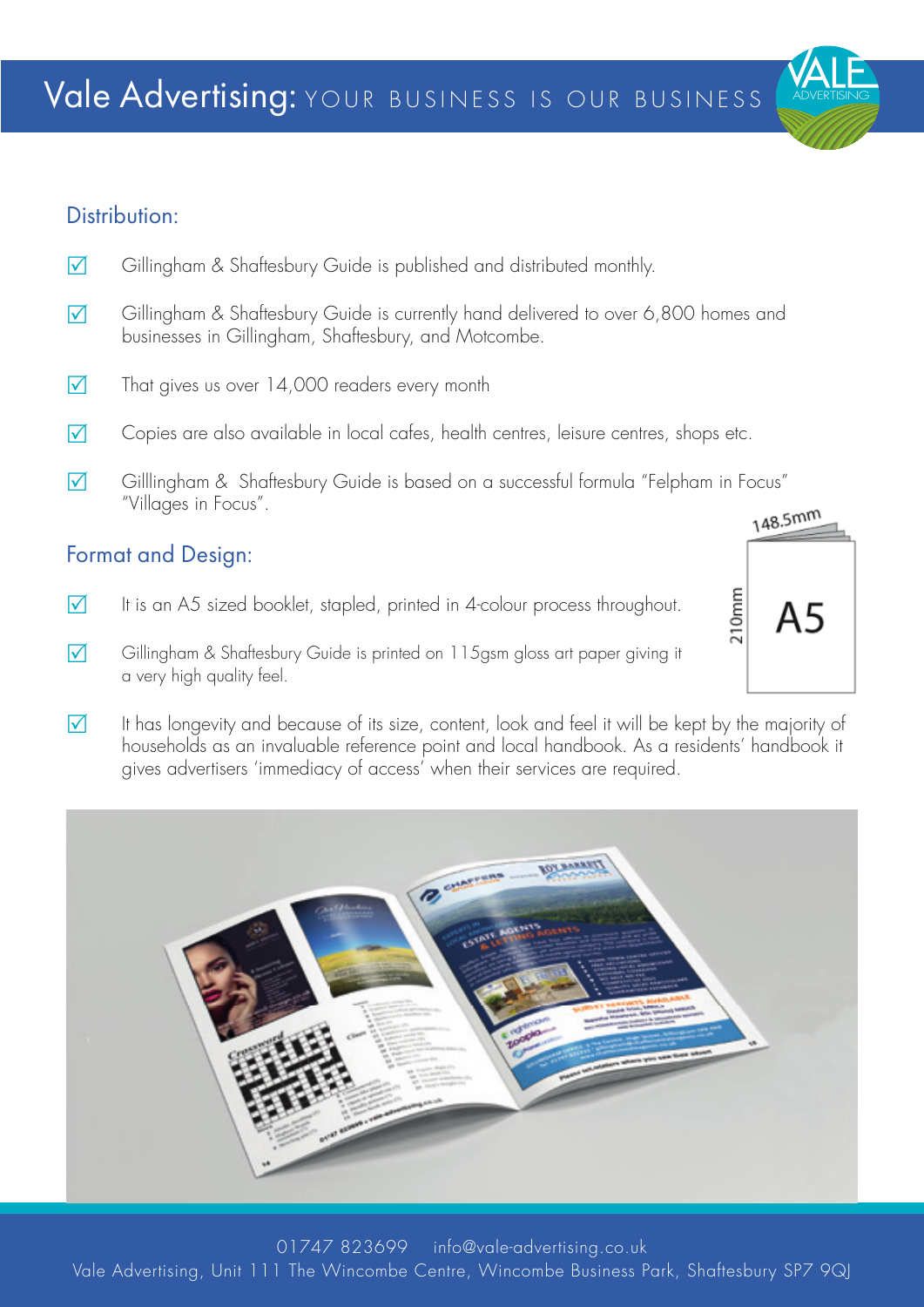

## 2022 PRICE LIST PRICE PER MA GAZINE IS SUE

| Price Per Month    | 1 Issue | 4 Issues<br>package | 8 Issues<br>package | Ongoing*<br>(minimum 12 months) |
|--------------------|---------|---------------------|---------------------|---------------------------------|
| Full Page          | £225    | £170                | £160                | £150                            |
| Half Page          | £130    | £110                | £100                | £80                             |
| Quarter Page       | £80     | £70                 | £65                 | £50                             |
| Eighth page        | £55     | £40                 | £35                 | £30                             |
| <b>Back Cover</b>  | £300    | N/A                 | N/A                 | N/A                             |
| Inside Front Cover | £250    | N/A                 | N/A                 | N/A                             |
| Inside Back Cover  | £250    | N/A                 | N/A                 | N/A                             |

| <b>Charity Advert</b>               | £20                             | This needs to be for a registered charity of community non-profit and<br>is for a $1/4$ page one-off issue only.                                                               |
|-------------------------------------|---------------------------------|--------------------------------------------------------------------------------------------------------------------------------------------------------------------------------|
| Provide an advert<br>for client use | From £75                        | We outsource to professional graphic designers for this                                                                                                                        |
| Leaflet Distribution<br>per 1000    | $£100$ or<br>£40 with<br>advert | With all current adverts, 1/4 page and above discount is<br>available. We can deliver up to 7000.                                                                              |
| New Business<br>Package             | £45                             | This includes a 6 month package of $\frac{1}{4}$ page adverts + one<br>editorial. It is for fledgeling businesses starting out to help with<br>initial introduction to market. |

\*Ongoing packages: This is a minimum of 12 months. There will be no increase in price in the future providing the advertising remains ongoing. Any break in this will result in a new package at the current prices. Ongoing packages must have a standing order set up. Cancellation before 12 months will be subject to the individual month's price. (If 3 – 6 months completed and paid for, the relevant package price will be charged).

We are not VAT registered so the price you see is the price you pay. Advert design can be different for each month. The discount is for booking multi issues.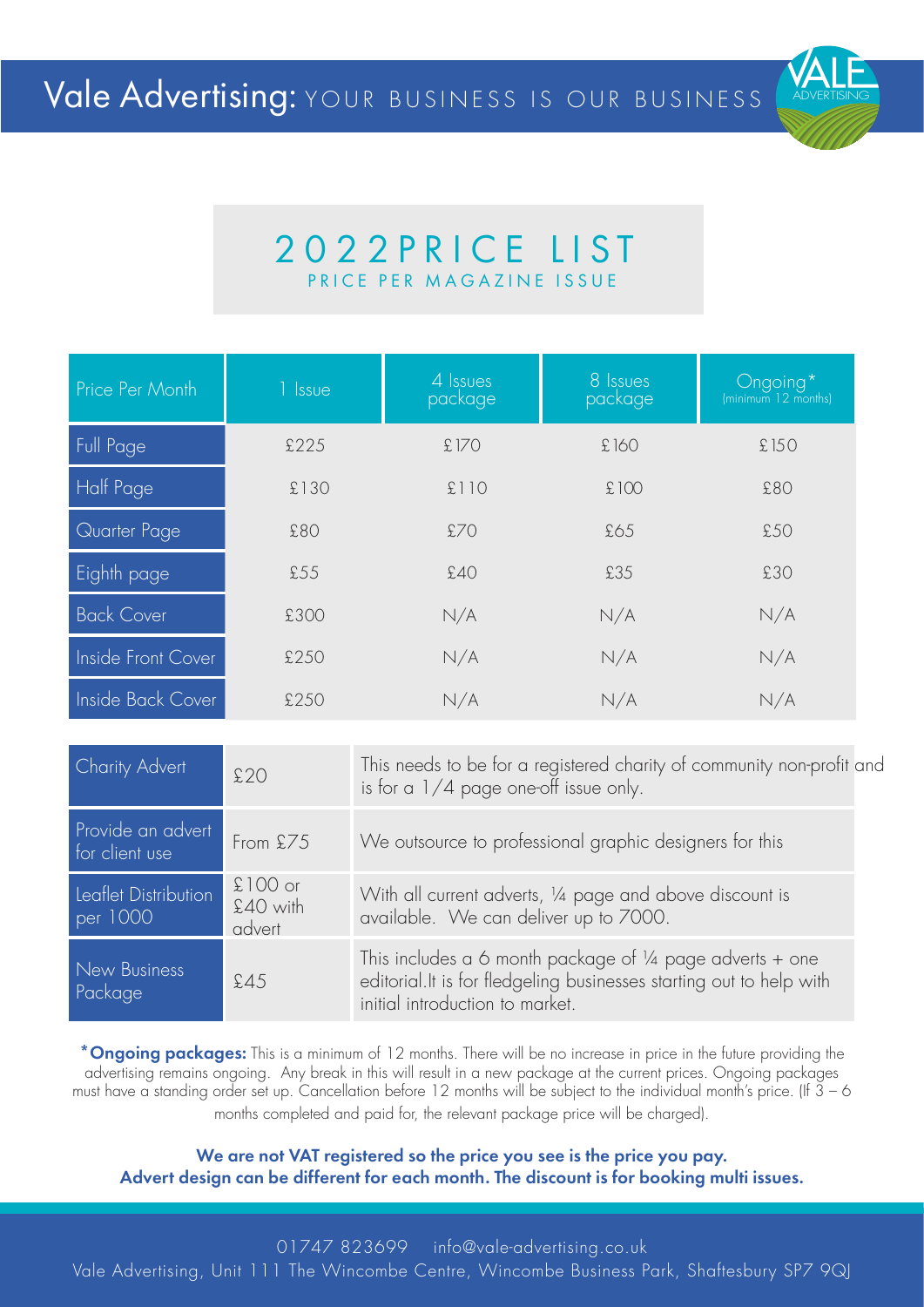### Advertiser's Guide

### COPY DEADLINE

 $\overline{V}$  Final copy must be submitted by the 10<sup>th</sup> of each month for inclusion in the following month's edition - please contact us for exact dates for specific issues.

### PACKAGES

 $\nabla$  If you book a package you may change the copy providing we have new copy by the 10<sup>th</sup> month for inclusion in the following month's edition.

### PAYMENT

- $\nabla$  Full payment for all ads must be received by the issue date i.e. last Friday of the month.
- $\nabla$  All discounts are offered for prompt payment and can be withdrawn if payment is not made within 30 days of the invoice date.
- $\nabla$  Payment can be made by:
	- Cheque made payable to Vale Advertising
	- On-line bank transfer
	- Standing Order
- $\nabla$  12 month (ongoing) packages are payable by standing order or pre-payment.

### ACCEPTABLE FORMATS

Adverts can be submitted in the following formats:

- $\nabla$  PDF (preferred format)
- $\nabla$  IPEG
- $\nabla$  TIFF
- $\nabla$  PNG
- R Microsoft Word
- 







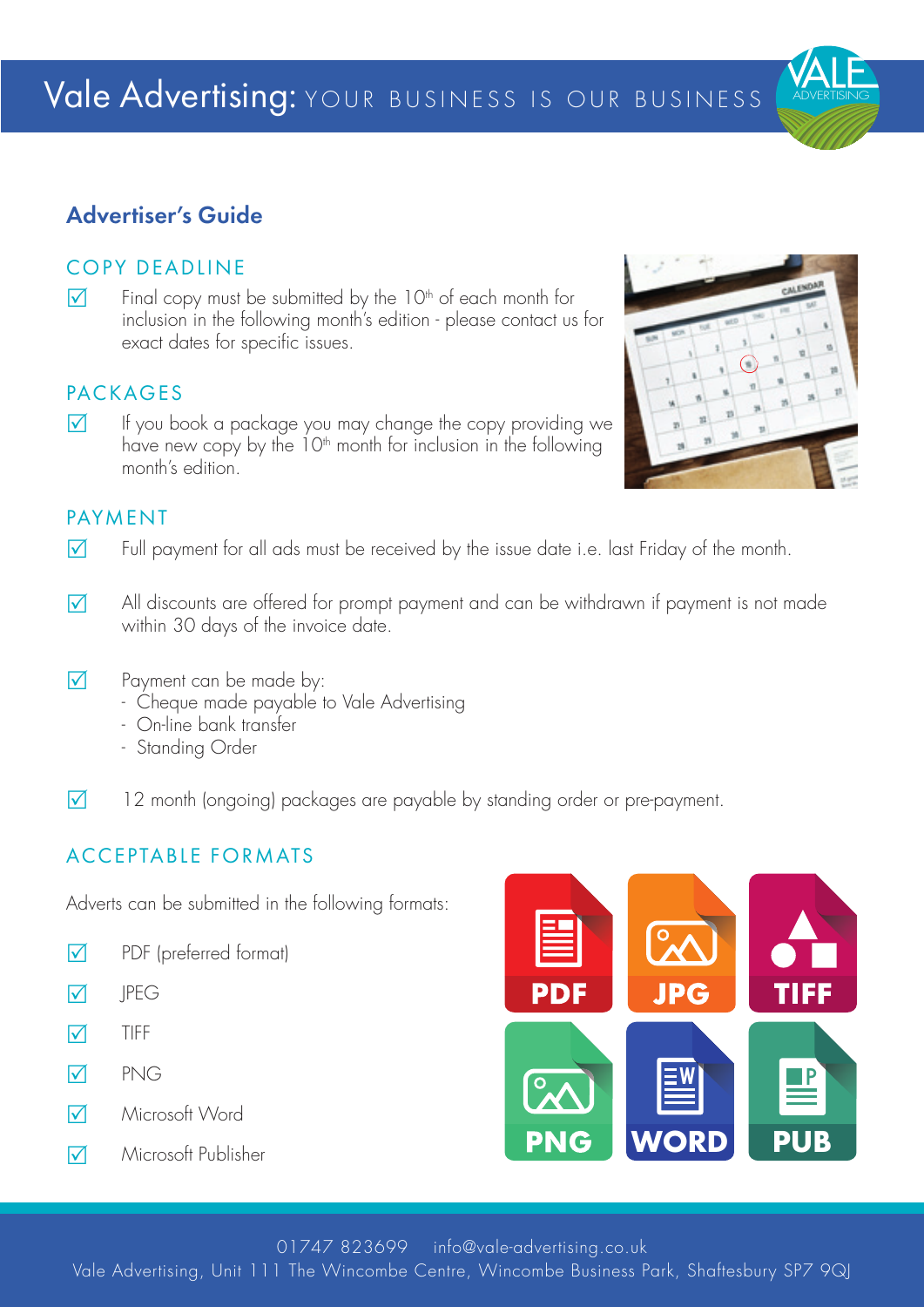

### ADVERT SIZES

| <b>Full Page</b>  | $130 \times 190$ mm                                              |
|-------------------|------------------------------------------------------------------|
| Half Page         | $130 \times 90$ mm                                               |
| Quarter Page      | $60 \times 90$ mm                                                |
| Eighth page       | $60 \times 42.5$ mm                                              |
| <b>Back Cover</b> | $148 \times 210$ mm<br>(please supply artwork with<br>3mm bleed) |

#### Adverts can be emailed to: gillinghamguide@btinternet.com

Please ensure full page and quarter page adverts are in portrait layout and half page adverts are landscape. Please note that adverts sent in the wrong size format will be printed and charged as such.

Artwork files should be supplied as a minimum resolution of 300 dpi to ensure they print clearly.

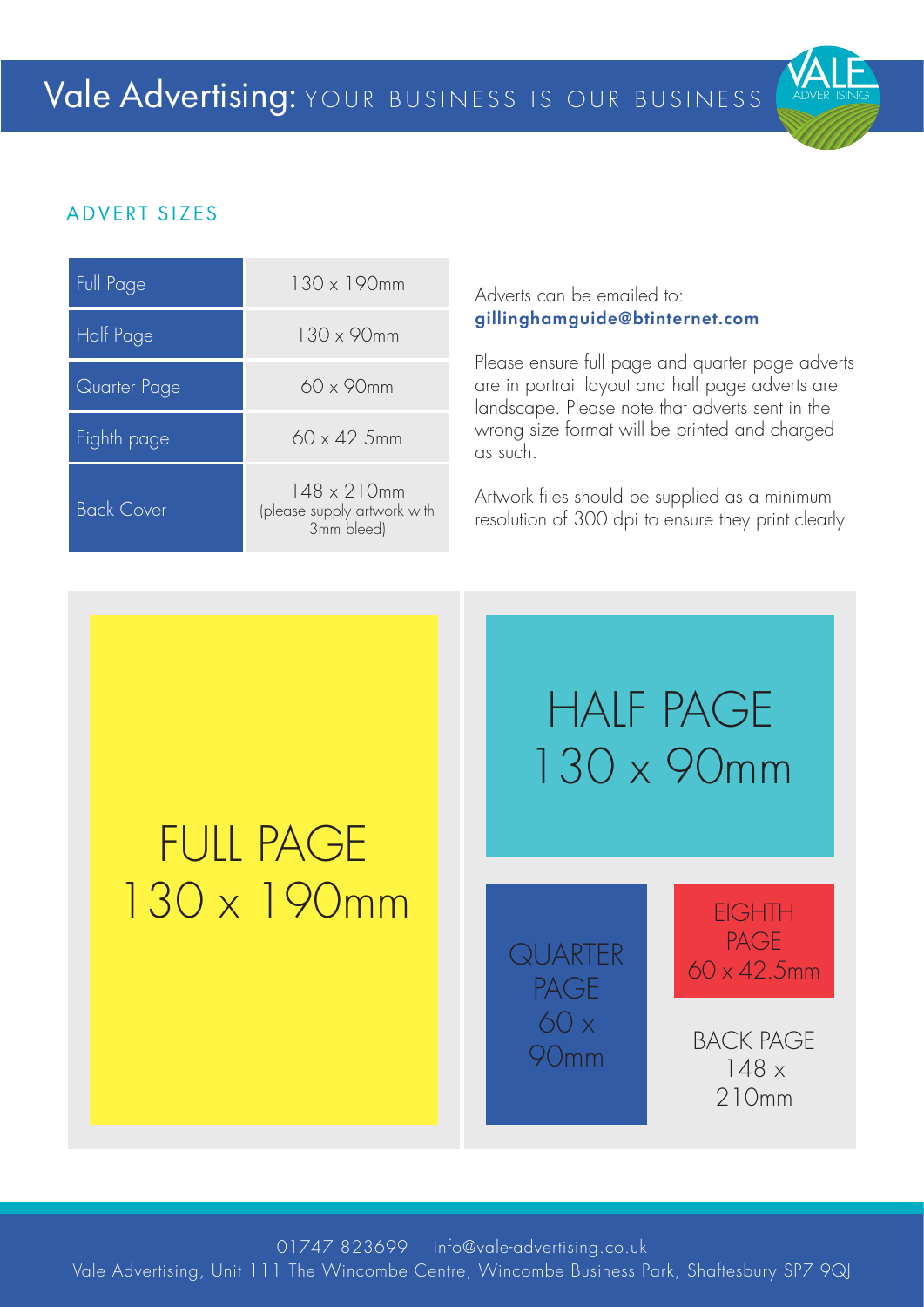### **Testimonials**

"I have to say thanks for putting together this magazine. I have advertised with Gillingham & Shaftesbury Guide now for 4 months and already had 6 new regular clients. I spent hundreds advertising in the local paper and didn't get anything; this is the best form of advertising I have ever done and I advise all my friends and clients to go through you. Thank you." Sally, Advertiser

"I've just received September's Gillingham & Shaftesbury Guide. What an excellent magazine! Congratulations and please keep up the good work!" Gordon, Advertiser

"Thank you, for the time and trouble you take to produce a useful magazine. I've used it several times and always mention it." Local Resident and Reader

"Thank you for placing my advert. I had a lady in the day Gillingham & Shaftesbury Guide dropped through my letter box, she had moved to the area and seen my advert. She booked and paid which has more than covered the cost of my ad, I couldn't believe it. Thanks." Lisa, Advertiser and Reader

"Hi. I received a copy of the Gillingham & Shaftesbury Guide for the first time this weekend - thank you! Good to know you are doing this, and hope it goes very well" Local Resident and Reader

"Hi, (our first advert in) the June edition was great thank you. We have had 4 enquiries and bookings so far." Kim, Advertiser

"Hi, Picked up another new customer today who saw us in Gillingham & Shaftesbury Guide! Yah!" Tan, Advertiser

I had several responses from people who saw my ad in the Gillingham & Shaftesbury Guide so will definitely be back!! Jo, Advertiser and Reader

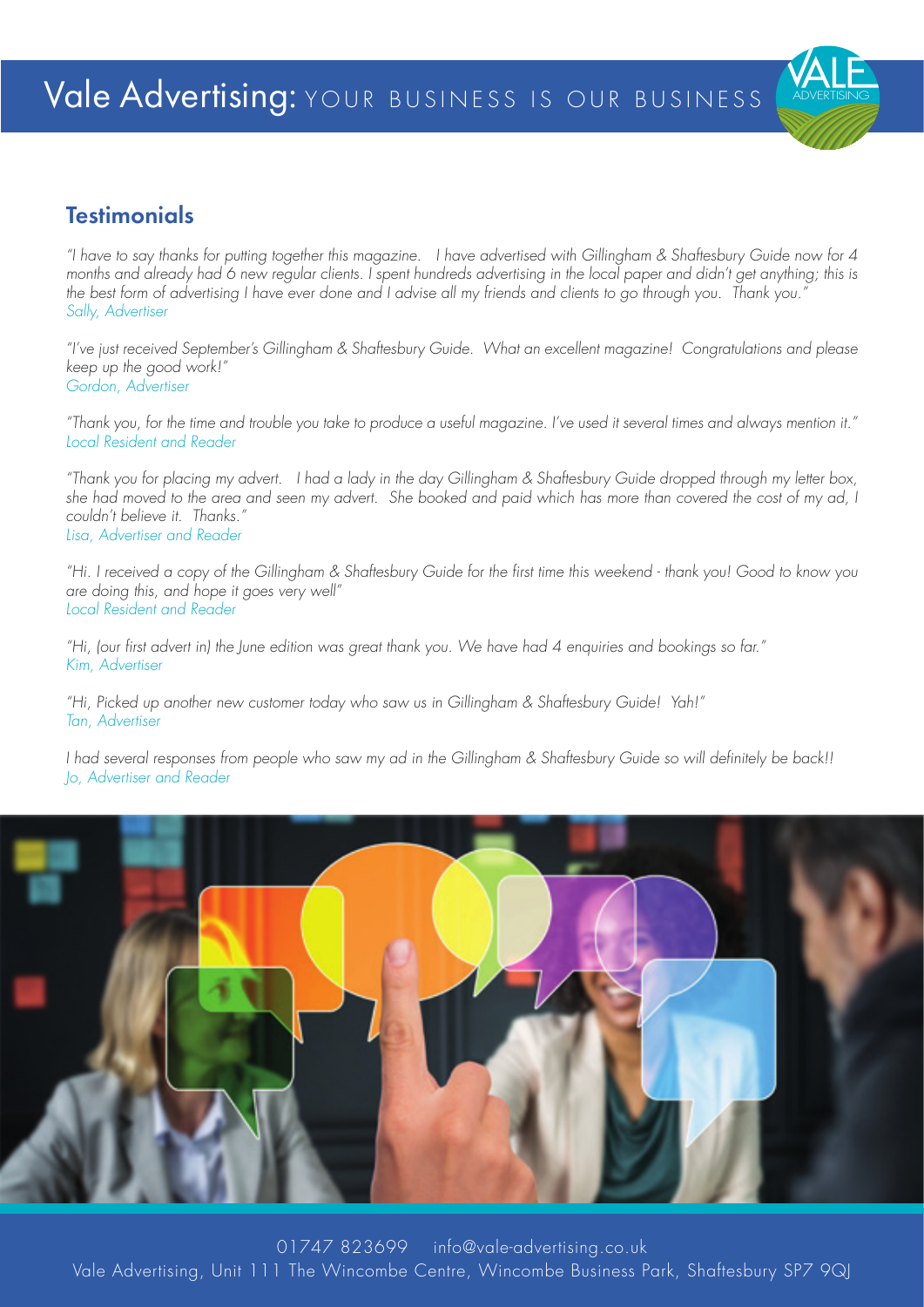

### Vale Advertising Terms & Conditions

The placing of an order with Vale Advertising (hereinafter referred to as "The Publisher") whether in writing, by telephone or by email will be deemed to be an acceptance of these Terms & Conditions by the Advertiser:

- Your company must provide products or services to the residents and businesses of the areas covered by the magazine Gillingham & Shaftesbury Guide.
- All adverts are accepted by The Publisher on the understanding that they are copyright free. This includes all images, logos, photos, trade logos, clipart or any other content that is used in the advert. It is the Advertiser's responsibility to acquire any necessary permission for the use of any images, logos, photos, trade logos, clipart or any other content that is used in their advert, editorial, article or any other content.
- The Publisher reserves the right to refuse/edit advertisements at its discretion. It reserves the right not to accept advertisements which may be considered defamatory or offensive or which promote products that may be considered indecent.
- Adverts are accepted on the understanding that descriptions of goods and services are fair and accurate. The Publisher cannot accept responsibility for views expressed by contributors, or for the accuracy of claims made by advertisers.
- Copy for advertisements must be sent to The Publisher before the booking/copy deadline date (generally 10th of the month preceding month of issue, unless advised otherwise usually in the magazine).
- Advertisements submitted should be preferably in one of the following formats: JPEG, PDF, TIFF, MS Publisher or MS Word. Copy can be e-mailed to gillinghamguide@btinternet.com
- Any logos/images/photos supplied should be at a minimum of 300dpi. No responsibility can be taken for the print quality of any image/logo/photo supplied at a lower resolution.
- Any adverts supplied in JPEG, PDF or any other pre-prepared format will be inserted into the magazines as supplied and will be assumed not to require copy approval. These files should be supplied at a minimum of 300dpi. No responsibility can be taken for the print quality of any advert supplied at a lower resolution. These files may be re-sized to fit the appropriate space.
- Copy approval will only be invited on adverts the publisher has designed (or sub-contracted out) and the advertiser is being charged accordingly for.
- If you have requested that your advert/editorial be written/designed by The Publisher, it is your responsibility to ensure that the correct information is passed on to The Publisher about your business and by the advised booking/copy deadline date. Whilst every care will be taken to ensure accuracy, The Publisher cannot accept responsibility for loss, damage or omission caused by error in the printing of an advert or other information. It is The Advertiser's responsibility to request copy approval prior to copy deadline date if they wish to check the advert before it goes to print. No responsibility will be taken by The Publisher for any errors subsequently identified (ie after copy approval).
- If the advertiser changes the advert after uploaded to the printers they will be liable for a minimum charge of £200, dependent on the costs incurred from the printer to rebook and re-plate the job. If a whole reprint is required they will be liable for the full print costs, minimum £1500.